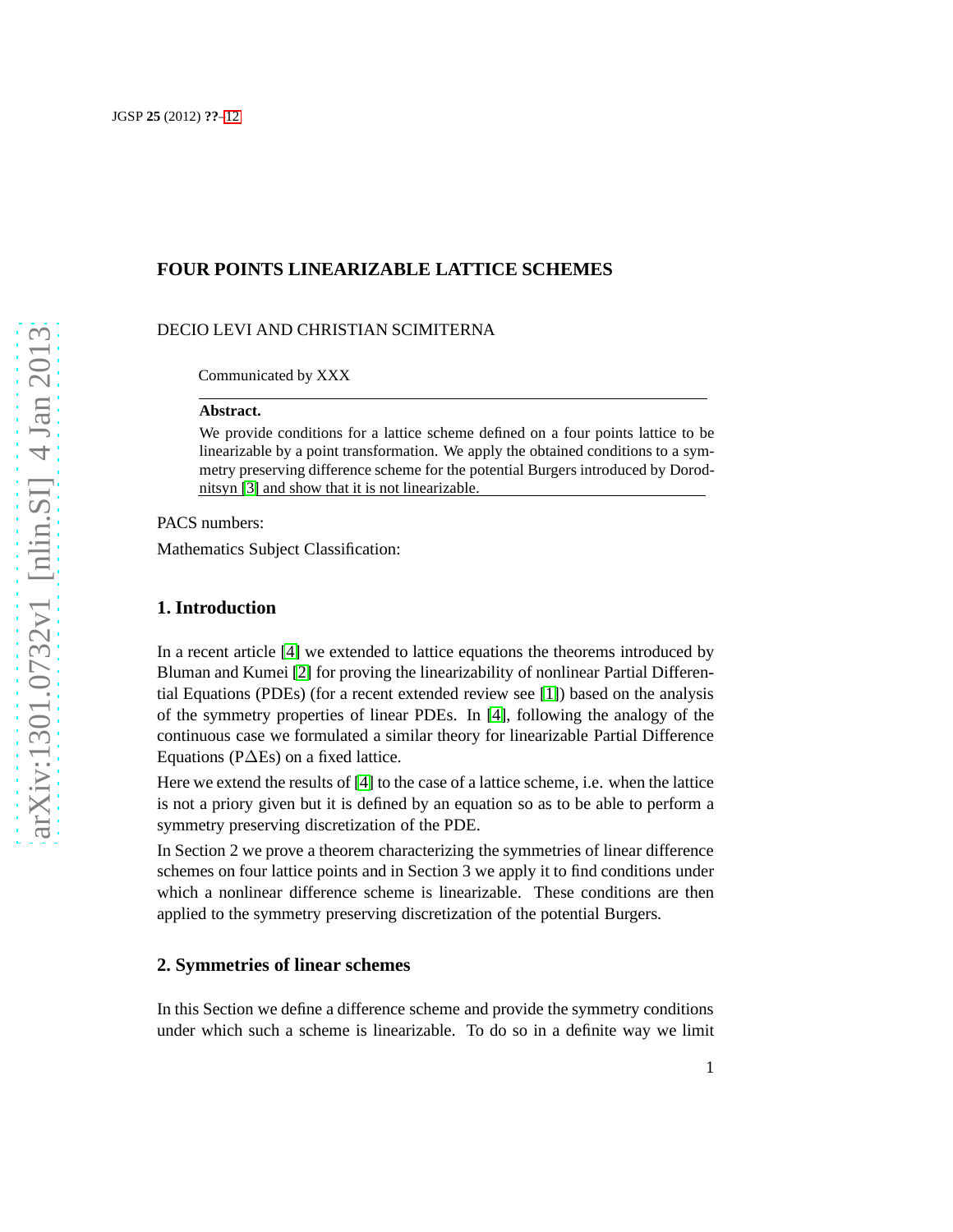ourselves to the case when the equation and the lattice are defined on four lattice points in the plane, i.e. we consider one scalar equation for a continuous function of two (continuous) variables:  $u_{m,n} = u(x_{m,n}, t_{m,n})$  defined on four lattice points.



**Figure 1.** The  $\mathbb{Z}^2$  square-lattice where the equation is defined

#### **2.1. The difference scheme**

As we consider one scalar equation for a continuous function of two (continuous) variables, a lattice will be a set of points  $P_i$ , lying in the plane  $\mathbb{R}^2$  and stretching in all directions with, a priori, no boundaries. The points  $P_i$  in  $\mathbb{R}^2$  will be labeled by two discrete labels  $P_{m,n}$ . The Cartesian coordinates of the point  $P_{m,n}$  will be  $(x_{m,n}, t_{m,n})$  with  $-\infty < m < \infty$ ,  $-\infty < n < \infty$ . The value of the dependent variable in the point  $P_{m,n}$  will be denoted  $u_{m,n} \equiv u(x_{m,n}, t_{m,n})$ .

A difference scheme will be a set of b equations relating the values of  $\{x, t, u\}$  in a finite number of points. We start with one 'reference point'  $P_{m,n}$  and define a finite number of points  $P_{m+i,n+j}$  in the neighborhood of  $P_{m,n}$ . They must lie on two different sets of curves, two of which will be intersecting in  $P_{m,n}$ . Thus, the difference scheme will have the form

$$
E_a\Big(\{x_{m+i,n+j}, t_{m+i,n+j}, u_{m+i,n+j}\}\Big) = 0 \quad 1 \le a \le b
$$
  

$$
-i_1 \le i \le i_2 \quad -j_1 \le j \le j_2 \quad i_1, i_2, j_1, j_2 \in \mathbb{Z}^{\ge 0}.
$$
 (2.1)

The situation is illustrated on Figure 2 in the case of a present 7 points lattice. Our convention is that x increases as m grows, t increases as n grows (i.e.  $x_{m+1,n}$  –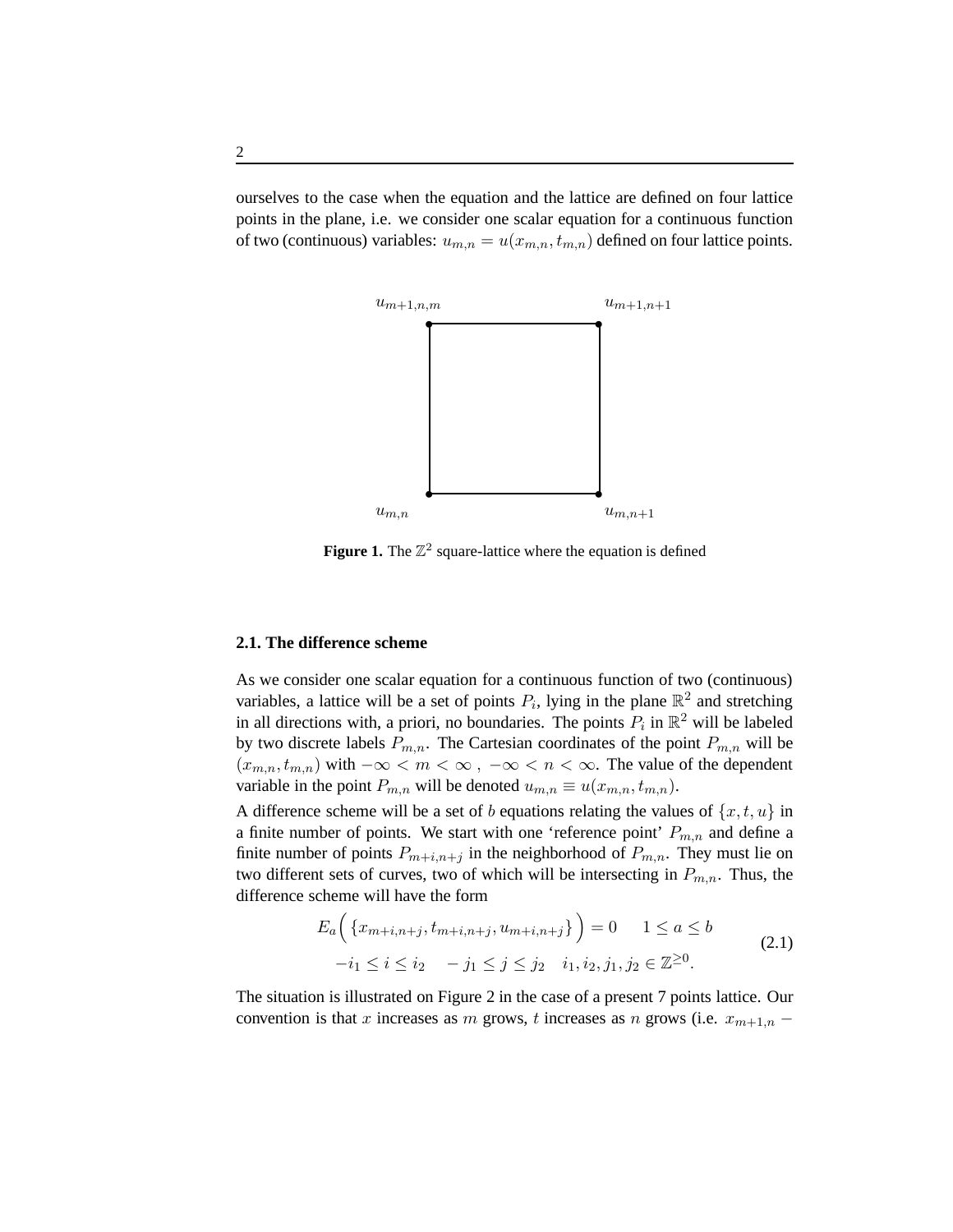$x_{m,n} \equiv h_1 > 0$ ,  $t_{m,n+1} - t_{m,n} \equiv h_2 > 0$ ). The scheme on Figure 2 could be used e.g. to approximate a differential equation of third order in  $x$ , second in  $t$ .



**Figure 2.** Points on a two dimensional lattice

The value of  $b$ , the maximum number of different equations we consider, depends on the kind of problems we are considering. Starting from the reference point  $P_{m,n}$  and a given number of neighboring points, it must be possible to calculate the values of  $\{x, t, u\}$  in all points in a unique way. This requires a minimum of three equations to calculate the independent variables  $(x, t)$  in two directions and the dependent variable u in all points. With one dependent variable in  $\mathbb{R}^2$ , at most we can set  $b = 5$ . Of the five equations in [\(2.1\)](#page-2-0), four determine completely the lattice, one the difference equation. If we choose  $b = 3$  than two define the lattice and one the difference equation and we are solving an initial value problem when both the equation and the lattice are defined from given initial conditions. If a continuous limit exists, [\(2.1\)](#page-2-0) represent a PDE in two variables. The equations determining the lattice will reduce to identities (like  $0 = 0$ ).

As an example of difference scheme, let us consider the simplest and most standard lattice, namely a uniformly spaced orthogonal lattice and a difference equation approximating the linear heat equation on this lattice. The 5 equations [\(2.1\)](#page-2-0) in this case are:

<span id="page-2-0"></span>
$$
x_{m+1,n} - x_{m,n} = h_1 \t t_{m+1,n} - t_{m,n} = 0 \t (2.2)
$$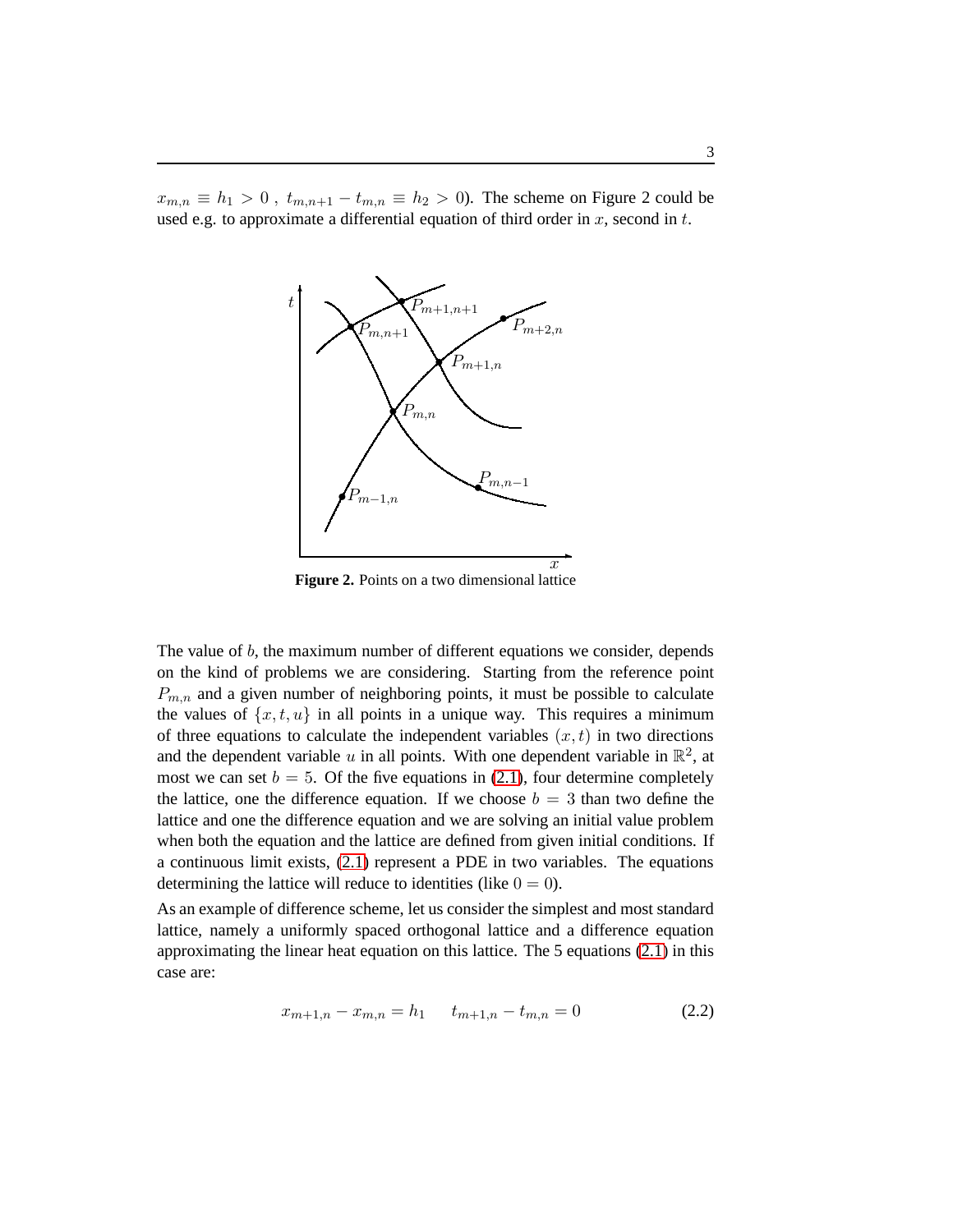

**Figure 3.** Four points in the case of the heat equation.

<span id="page-3-0"></span>
$$
x_{m,n+1} - x_{m,n} = 0 \t t_{m,n+1} - t_{m,n} = h_2 \t (2.3)
$$

$$
\frac{u_{m,n+1} - u_{m,n}}{h_2} = \frac{u_{m+1,n} - 2u_{m,n} + u_{m-1,n}}{(h_1)^2}
$$
(2.4)

where  $h_1$  and  $h_2$  are two constants.

The example is simple; the lattice equations can be solved explicitly to give

<span id="page-3-1"></span>
$$
x_{m,n} = h_1 m + x_0 \t t_{m,n} = h_2 n + t_0. \t (2.5)
$$

The usual choice is  $x_0 = t_0 = 0$ ,  $h_1 = h_2 = 1$  and then x is simply identified with  $m$ ,  $t$  with  $n$ . The example suffices to bring out several points:

- 1. Four equations are needed to describe completely the lattice but in this case there is a compatibility condition. In the whole generality two equations are sufficient and provide the lattice starting from some initial conditions.
- 2. Four points are needed for equations of second order in  $x$ , first in  $t$ . Only three figure in the lattice equation, namely  $P_{m+1,n}, P_{m,n}$  and  $P_{m,n+1}$ . To get the fourth point,  $P_{m-1,n}$ , we shift m down by one unit the equations  $(2.2 - 2.4)$  $(2.2 - 2.4)$ .
- 3. An independence condition is needed to be able to solve for  $x_{m+1,n}$ ,  $t_{m+1,n}$ ,  $x_{m,n+1}$ ,  $t_{m,n+1}$  and  $u_{m,n+1}$ .

We need the more complicated two index notation to describe arbitrary lattices and to formulate the symmetry algorithm.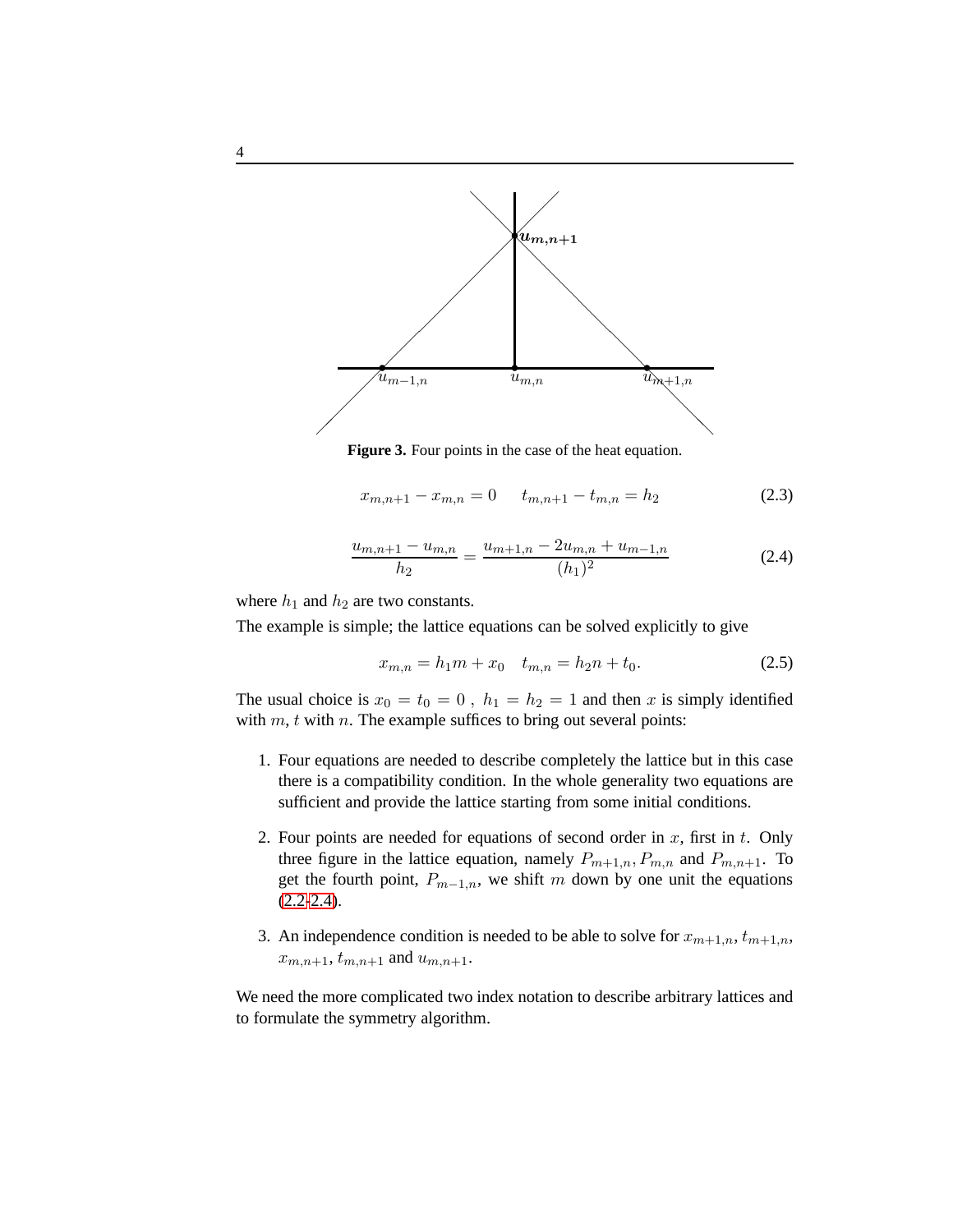#### **2.2. Symmetries of the difference scheme**

We are interested in point transformations of the type

<span id="page-4-0"></span>
$$
\tilde{x} = F_{\lambda}(x, t, u) \quad \tilde{t} = G_{\lambda}(x, t, u) \quad \tilde{u} = H_{\lambda}(x, t, u)
$$
\n(2.6)

where  $\lambda$  is a group parameter, such that when  $(x, t, u)$  satisfy the system [\(2.1\)](#page-2-0) then  $(\tilde{x}, \tilde{t}, \tilde{u})$  satisfy the same system. The transformation acts on the entire space  $(x, t, u)$ , at least locally, i.e. in some neighborhood of the reference point  $P_{m,n}$ , including all points  $P_{m+i,n+j}$  figuring in equation [\(2.1\)](#page-2-0). That means that the same functions  $F, G$  and  $H$  determine the transformation of all points. The transformations [\(2.6\)](#page-4-0) are generated by the vector field

<span id="page-4-1"></span>
$$
\hat{X} = \xi(x, t, u)\partial_x + \tau(x, t, u)\partial_t + \phi(x, t, u)\partial_u.
$$
\n(2.7)

The symmetry algebra of the system [\(2.1\)](#page-2-0) is the Lie algebra of the local symmetry group of local point transformations. An infinitesimal symmetry [\(2.7\)](#page-4-1) is a symmetry of  $(2.1)$  if  $(2.1)$  is invariant under a transformation  $(2.6)$ . To check it we must prolong the action of the vector field  $\hat{X}$  from the reference point  $(x_{m,n}, t_{m,n}, u_{m,n})$ to all points figuring in the system [\(2.1\)](#page-2-0). Since the transformations are given by the same functions  $F, G$  and  $H$  at all points, the prolongation of the vector field [\(2.7\)](#page-4-1) is obtained simply by evaluating the functions  $\xi$ ,  $\tau$  and  $\phi$  at the corresponding points. In other words, we have

<span id="page-4-2"></span>
$$
pr\hat{X} = \sum_{m,n} \left[ \xi(x_{m,n}, t_{m,n}, u_{m,n}) \partial_{x_{m,n}} + \tau(x_{m,n}, t_{m,n}, u_{m,n}) \partial_{t_{m,n}} + \phi(x_{m,n}, t_{m,n}, u_{m,n}) \partial_{u_{m,n}} \right],
$$
\n(2.8)

where the summation is over all points figuring in the system  $(2.1)$ . The invariance requirement is formulated in terms of the prolonged vector field as

$$
\text{pr}\hat{X} E_a |_{E_c=0} = 0 \quad 1 \le a, c \le b. \tag{2.9}
$$

Just as in the case of PDE's [\[6\]](#page-11-3), we can turn equation [\(2.9\)](#page-5-0) into an algorithm for determining the symmetries, i.e. finding the coefficients in vector field [\(2.7\)](#page-4-1) [\[5\]](#page-11-4).

### **2.3. Symmetries of a linear partial difference scheme**

<span id="page-4-3"></span>To be able to linearize a difference scheme using the knowledge of its symmetries we must be able to characterize the symmetries of a linear scheme. To do so in this subsection we prove a theorem on the structure of the symmetries of a linear partial difference scheme: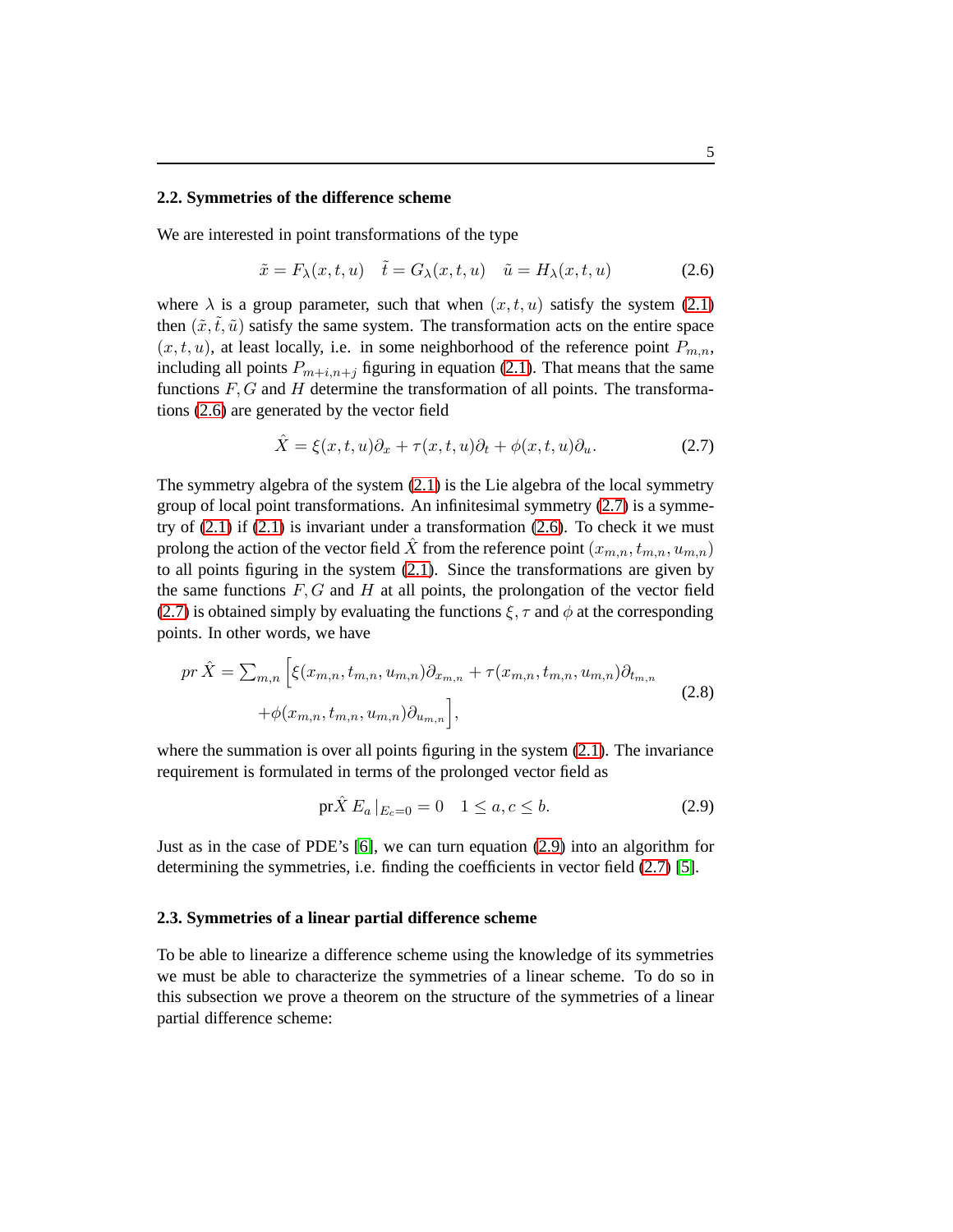**Theorem 2.1** *Necessary and sufficient conditions for three difference equations*  $\mathfrak{E}_{m,n} = 0$ ,  $\mathfrak{F}_{m,n} = 0$  and  $\mathfrak{G}_{m,n} = 0$  defined on four points  $\{(m,n),(m+n)\}$  $(1, n), (m, n + 1), (m + 1, n + 1)$  *for a scalar function*  $u_{m,n}(x_{m,n}, t_{m,n})$  *and the lattice variables*  $x_{m,n}$  *and*  $t_{m,n}$  *to be linear is that they are invariant with respect to the following infinitesimal generator*

<span id="page-5-3"></span><span id="page-5-1"></span><span id="page-5-0"></span>
$$
\hat{X}_{m,n} = v_{m,n}\partial_{u_{m,n}} + \chi_{m,n}\partial_{x_{m,n}} + \eta_{m,n}\partial_{t_{m,n}},\tag{2.10}
$$

*where the discrete functions*  $v_{m,n}$ ,  $\chi_{m,n}$ ,  $\eta_{m,n}$  *satisfy three linear equations*  $v_{m+1,n+1} = \mathfrak{e}_{m,n}, \chi_{m+1,n+1} = \mathfrak{f}_{m,n}$  *and*  $\tau_{m+1,n+1} = \mathfrak{g}_{m,n}$ *. The functions*  $\mathfrak{e}, \mathfrak{f}$  *and*  $\mathfrak g$  *depend just on the functions*  $(v_{m,n}, \chi_{m,n}, \eta_{m,n})$  *in the points*  $(m, n)$ *,*  $(m + 1, n)$ *and*  $(m, n + 1)$  *and are given by:* 

$$
\begin{aligned}\n\mathfrak{e}_{0,0} &= a_1 v_{0,0} + a_2 v_{0,1} + a_3 v_{1,0} + a_4 \chi_{0,0} + a_5 \chi_{0,1} + a_6 \chi_{1,0} + a_7 \eta_{0,0} + \\
&\quad + a_8 \eta_{0,1} + a_9 \eta_{1,0}, \\
\mathfrak{f}_{0,0} &= b_1 v_{0,0} + b_2 v_{0,1} + b_3 v_{1,0} + b_4 \chi_{0,0} + b_5 \chi_{0,1} + b_6 \chi_{1,0} + b_7 \eta_{0,0} + \\
&\quad + b_8 \eta_{0,1} + b_9 \eta_{1,0}, \\
\mathfrak{g}_{0,0} &= c_1 v_{0,0} + c_2 v_{0,1} + c_3 v_{1,0} + c_4 \chi_{0,0} + c_5 \chi_{0,1} + c_6 \chi_{1,0} + c_7 \eta_{0,0} + (2.11) \\
&\quad + c_8 \eta_{0,1} + c_9 \eta_{1,0},\n\end{aligned}
$$

*where*  $a_1, \dots, c_9$  *depend only on the lattice indices and where, here and in the following, for the sake of simplicity we set in any discrete variable on the square*  $z_{m+i,n+j} = z_{i,j}$ . The linear equations  $\mathfrak{E}_{m,n} = 0$ ,  $\mathfrak{F}_{m,n} = 0$  and  $\mathfrak{G}_{m,n} = 0$  have *the form:*

<span id="page-5-2"></span>
$$
u_{1,1} = a_1 u_{0,0} + a_2 u_{0,1} + a_3 u_{1,0} + a_4 x_{0,0} + a_5 x_{0,1} + a_6 x_{1,0} + a_7 t_{0,0} +
$$
  
+  $a_8 t_{0,1} + a_9 t_{1,0},$   
 $x_{1,1} = b_1 u_{0,0} + b_2 u_{0,1} + b_3 u_{1,0} + b_4 x_{0,0} + b_5 x_{0,1} + b_6 x_{1,0} + b_7 t_{0,0} +$   
+  $b_8 t_{0,1} + b_9 t_{1,0},$   
 $t_{1,1} = c_1 u_{0,0} + c_2 u_{0,1} + c_3 u_{1,0} + c_4 x_{0,0} + c_5 x_{0,1} + c_6 x_{1,0} + c_7 t_{0,0} +$  (2.12)  
+  $c_8 t_{0,1} + c_9 t_{1,0}.$ 

**Proof.** To prove this Theorem we require that a generic P∆E  $F_{m,n} = 0$ , depending on a scalar function  $u_{m,n}(x_{m,n}, t_{m,n})$  and the lattice variables  $x_{m,n}$  and  $t_{m,n}$ in the four points  $\{(m, n), (m + 1, n), (m, n + 1), (m + 1, n + 1)\}\$ , i.e. 12 variables, be invariant under the prolongation of [\(2.10\)](#page-5-1), as given by [\(2.8\)](#page-4-2). The in-variance condition [\(2.9\)](#page-5-0), when  $\xi_{m,n}(x,t,u) = \chi_{m,n}$ ,  $\tau_{m,n}(x,t,u) = \eta_{m,n}$  and  $\phi_{m,n}(x, t, u) = v_{m,n}$  implies that  $F_{m,n}$  should depend on a set of 11 invariants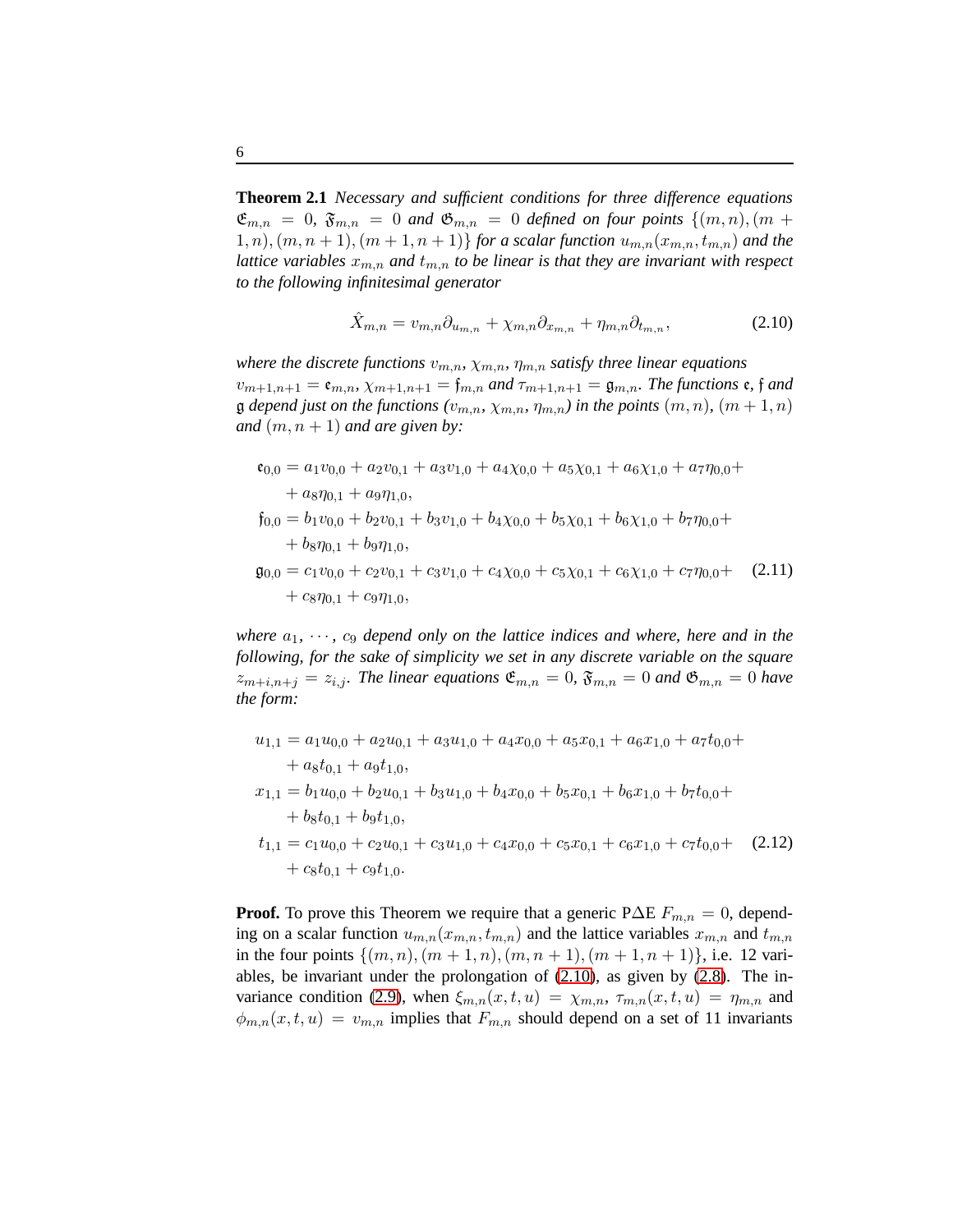$v_{m,n}$ ,  $\chi_{m,n}$  and  $\eta_{m,n}$  independent

$$
L_1 = v_{0,0}u_{0,1} - v_{0,1}u_{0,0},
$$
  
\n
$$
L_2 = v_{0,0}u_{1,0} - v_{1,0}u_{0,0},
$$
  
\n
$$
L_3 = v_{0,0}u_{1,1} - \mathfrak{e}_{0,0}u_{0,0},
$$
  
\n
$$
L_4 = v_{0,0}x_{0,1} - \chi_{0,1}u_{0,0},
$$
  
\n
$$
L_5 = v_{0,0}x_{1,0} - \chi_{1,0}u_{0,0},
$$
  
\n
$$
L_6 = v_{0,0}x_{1,1} - \mathfrak{f}_{0,0}u_{0,0},
$$
  
\n
$$
L_7 = v_{0,0}t_{0,1} - \eta_{0,1}u_{0,0},
$$
  
\n
$$
L_8 = v_{0,0}t_{1,0} - \eta_{1,0}u_{0,0},
$$
  
\n
$$
L_{9} = v_{0,0}t_{1,1} - \mathfrak{g}_{0,0}u_{0,0},
$$
  
\n
$$
L_{10} = v_{0,0}x_{0,0} - \chi_{0,0}u_{0,0},
$$
  
\n(2.13)

As  $F_{m,n}$  should not depend on the functions  $(v_{m,n}, \chi_{m,n}, \eta_{m,n})$  in the points  $(m, n)$ ,  $(m+1, n)$  and  $(m, n+1)$  we have nine constraints given by  $\frac{\partial F_{m,n}}{\partial v_{m+1,n+1}} = 0$ ,  $\partial F_{m,n}$  $\frac{\partial F_{m,n}}{\partial \chi_{m+i,n+j}} = 0$  and  $\frac{\partial F_{m,n}}{\partial ta u_{m+i,n+j}} = 0$  with  $(i, j) = (0, 0), (0, 1), (1, 0)$ . These are first order partial differential equations for the function  $F_{m,n}$  with respect to the 11 invariants which we can solve on the characteristics to define three invariants

$$
K_{1} = v_{0,0} \{ u_{1,1} - [\mathfrak{e}_{0,0,v_{0,1}} u_{0,1} + \mathfrak{e}_{0,0,v_{1,0}} u_{1,0} + \mathfrak{e}_{0,0,\chi_{0,0}} x_{0,0} + \mathfrak{e}_{0,0,\chi_{0,1}} x_{0,1} +
$$
  
\n
$$
+ \mathfrak{e}_{0,0,\chi_{1,0}} x_{1,0} + \mathfrak{e}_{0,0,\eta_{0,0}} t_{0,0} + \mathfrak{e}_{0,0,\eta_{0,1}} t_{0,1} + \mathfrak{e}_{0,0,\eta_{1,0}} t_{1,0}]\} - u_{0,0} \{ \mathfrak{e}_{0,0} -
$$
  
\n
$$
- [\mathfrak{e}_{0,0,v_{0,1}} v_{0,1} + \mathfrak{e}_{0,0,v_{1,0}} v_{1,0} + \mathfrak{e}_{0,0,\chi_{0,0}} \chi_{0,0} + \mathfrak{e}_{0,0,\chi_{0,1}} \chi_{0,1} + \mathfrak{e}_{0,0,\chi_{1,0}} \chi_{1,0} +
$$
  
\n
$$
+ \mathfrak{e}_{0,0,\eta_{0,0}} \eta_{0,0} + \mathfrak{e}_{0,0,\eta_{0,1}} \eta_{0,1} + \mathfrak{e}_{0,0,\eta_{1,0}} \eta_{1,0}]\},
$$
  
\n
$$
K_{2} = v_{0,0} \{ u_{1,1} - [f_{0,0,v_{0,1}} u_{0,1} + f_{0,0,v_{1,0}} u_{1,0} + f_{0,0,\chi_{0,0}} x_{0,0} + f_{0,0,\chi_{0,1}} x_{0,1} +
$$
  
\n
$$
+ f_{0,0,\chi_{1,0}} x_{1,0} + f_{0,0,\eta_{0,0}} t_{0,0} + f_{0,0,\chi_{0,0}} x_{0,0} + f_{0,0,\chi_{0,1}} x_{0,1} + f_{0,0,\chi_{1,0}} x_{1,0} +
$$
  
\n
$$
+ f_{0,0,\eta_{0,0}} \eta_{0,0} + f_{0,0,\eta_{0,1}} \eta_{0,1} + f_{0,0,\eta_{0,0}} \eta_{0,0} + f_{0
$$

By construction the three invariants  $K_i$ ,  $i = 1, 2, 3$  are independent and the three equations  $\mathfrak{E}_{m,n} = 0$ ,  $\mathfrak{F}_{m,n} = 0$  and  $\mathfrak{G}_{m,n} = 0$  must be defined in terms of them. The three invariants  $K_3$ ,  $L_3$  and  $M_3$  still depend on the functions  $(v_{m,n}, \chi_{m,n},$  $\eta_{m,n}$ ) in the points  $(m, n), (m + 1, n)$  and  $(m, n + 1)$  while they should depend just on the variables  $(u_{m,n}, x_{m,n}, t_{m,n})$  in the points  $(m, n), (m + 1, n), (m, n + 1)$ and  $(m+1, n+1)$ . The derivatives  $F_{m,n,K_i}$ ,  $i = 1, 2, 3$  will satisfy a set of nine linear equations whose coefficients will form a matrix  $\mathfrak A$  9x3. The matrix  $\mathfrak A$  can have rank 3, 2 or 1. In the case of rank 3 we have  $F_{m,n,K_i} = 0$ ,  $i = 1, 2, 3$  i.e. the function  $F_{m,n}$  does not depend on the 3 invariants. If the rank of  $\mathfrak A$  is 2 or 1 we can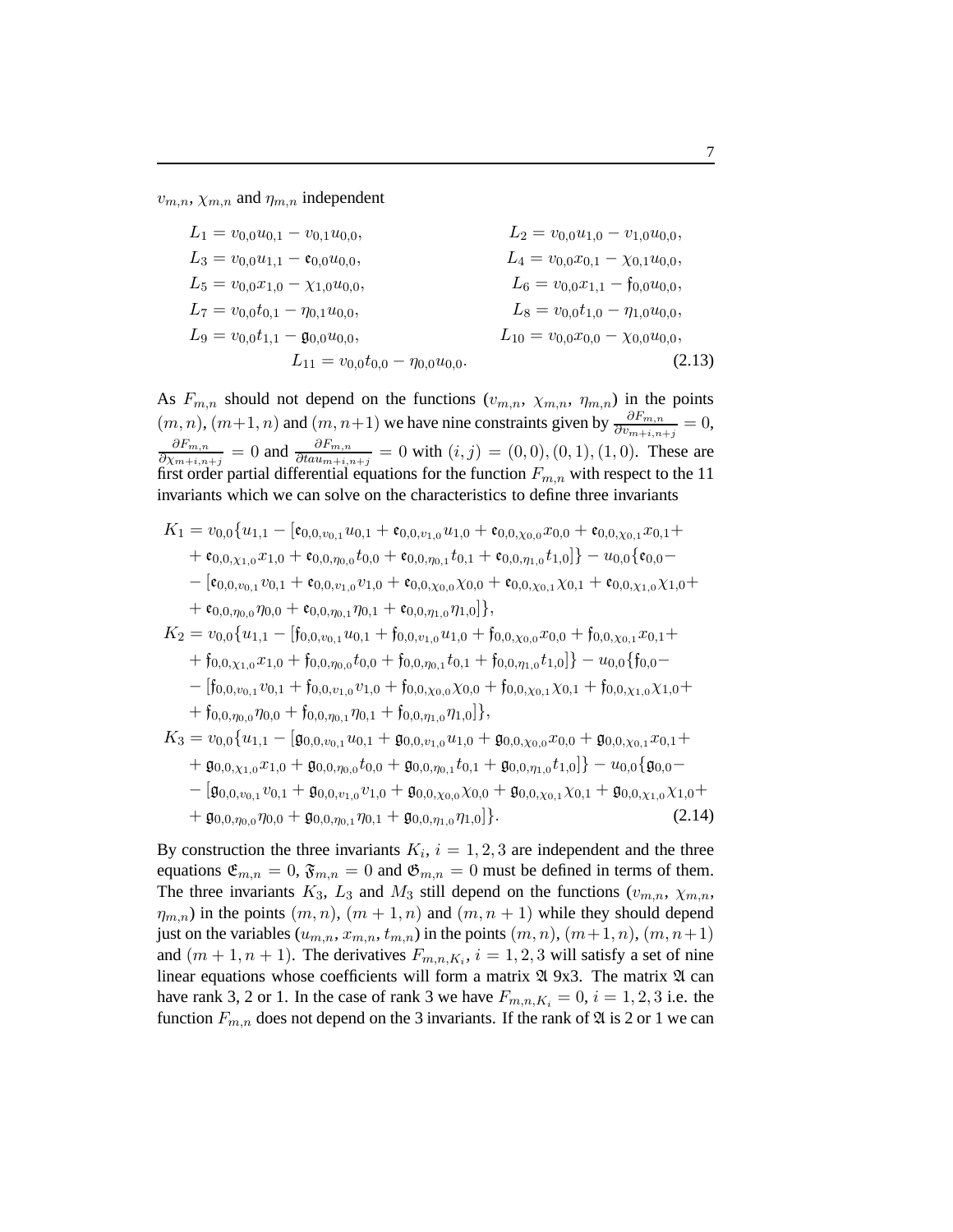have at most two independent invariants. If we want to have three invariants we need to require that the coefficients of the matrix  $\mathfrak A$  be zero, i.e. defining  $\alpha_1 = v_{0,0}$ ,  $\alpha_2 = v_{0,1}, \alpha_3 = v_{1,0}, \dots, \alpha_9 = \eta_{1,0}$  we have  $\frac{\partial K_p}{\partial \alpha_q} = 0$   $p = 1, 2, 3, q = 1, \dots, 9$ . The equations  $\frac{\partial K_p}{\partial \alpha_q} = 0$  are linear homogeneous expressions in  $u_{i,j}$ ,  $x_{i,j}$  and  $t_{i,j}$ with coefficients depending on  $v_{i,j}$ ,  $\chi_{i,j}$  and  $\eta_{i,j}$ , for appropriate values of i and j. Consequently [\(2.12\)](#page-5-2). Than  $\frac{\partial K_p}{\partial \alpha_q} = 0$  turn out to be a set of 159 overdetermined partial differential equations for the functions  $e_{m,n}$ ,  $f_{m,n}$  and  $g_{m,n}$  whose solution [\(2.11\)](#page-5-3) is obtained using Maple. It depends on 27 integration constants which must be set equal zero if [\(2.12\)](#page-5-2) does not depend on  $v_{i,j}$ ,  $\chi_{i,j}$  and  $\eta_{i,j}$ .

A few remarks can be derived from Theorem [2.1](#page-4-3) and must be stressed.

**Remark 1** *The equation for*  $u_{m,n}$  *and those for the lattice variables*  $x_{m,n}$  *and*  $t_{m,n}$ *are independent, however the functions appearing in the symmetry* [\(2.10\)](#page-5-1) *do not satisfy equations independent from those satisfied by the lattice scheme. In fact these symmetries correspond to independent superposition laws for the equation and the lattice.*

**Remark 2** *If the linear equation for*  $u_{m,n}$  *is autonomous than the coefficients*  ${a_4, \dots, a_9}$  *are zero. The variable*  $v_{m,n}$  *will satisfy a similar equation but the lattice equations can depend linearly on*  $u_{m,n}$ *.* 

**Remark 3** *The proof of Theorem [2.1](#page-4-3) does not depends on the position of the four lattice points considered, i.e.*  $\{(m, n), (m + 1, n), (m, n + 1), (m + 1, n + 1)\}.$ *The same result is also valid if the four points are put on the triangle shown in Fig. 3, i.e.*  $\{(m, n), (m + 1, n), (m - 1, n), (m, n + 1)\}.$ 

#### **3. Linearizable nonlinear schemes**

In this article each equation of a difference scheme is an equation for the continuous variable  $u_{m,n}$ ,  $x_{m,n}$  and  $t_{m,n}$ . If the equations for the lattice variables,  $x_{m,n}$ and  $t_{m,n}$ , are solvable we get

$$
x_{m,n} = \mathcal{X}(m, n, c_0, c_1, \cdots), \qquad t_{m,n} = \mathcal{T}(m, n, d_0, d_1, \cdots), \tag{3.1}
$$

and then the remaining equation for the variable  $u_{m,n}$  depends explicitly on n and  $m$ , on the integration constants contained in  $(3.1)$  and turns out to be an algebraic, maybe transcendental, equation of  $u_{m,n}$  in the various lattice points involved in the equation. So the difference scheme reduce to a non autonomous equation on a fixed lattice and for its linearization we can apply the results of [\[4\]](#page-11-1).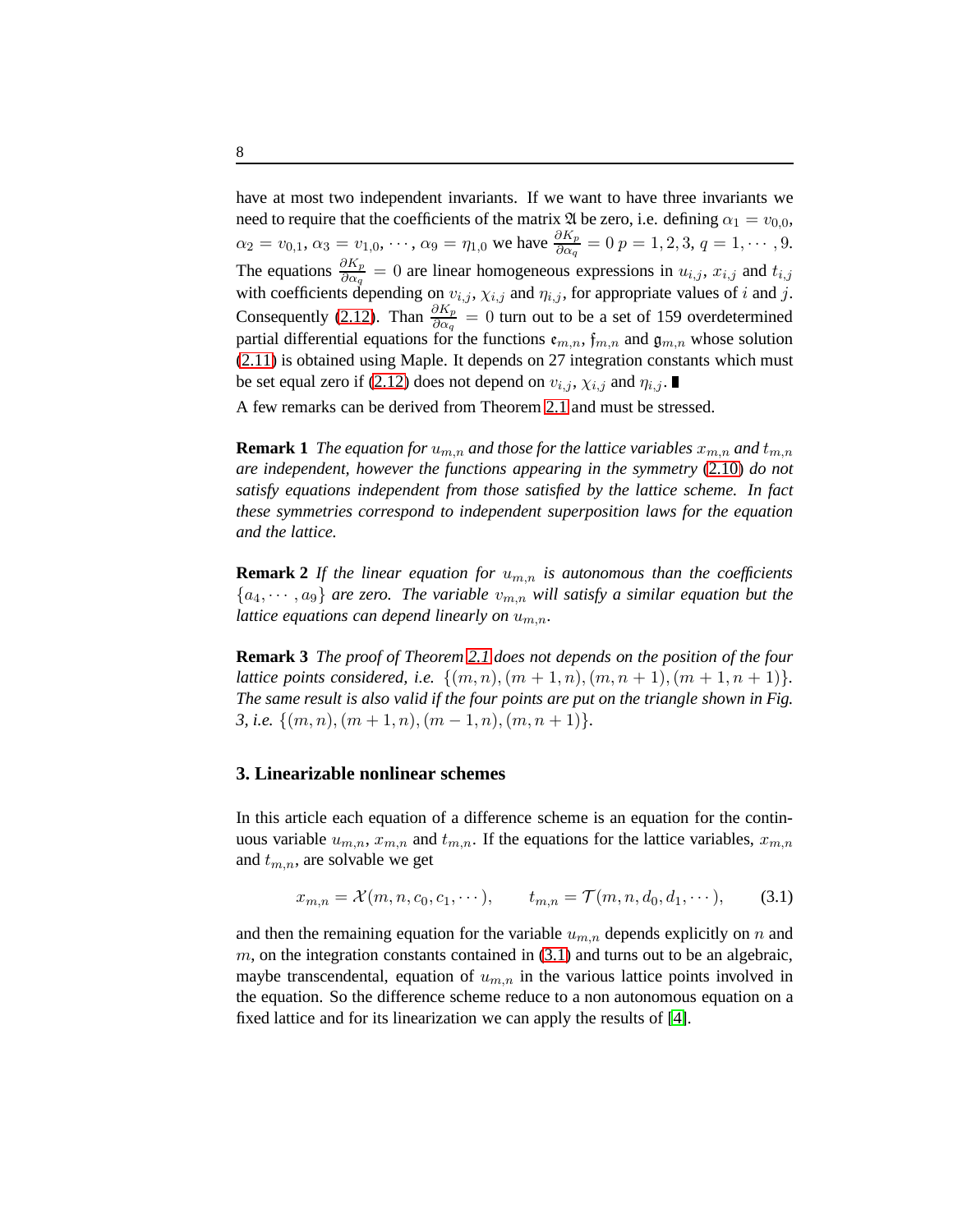If the equations for the lattice are not solvable the difference scheme can be thought as a system of coupled equations for the variables  $u_{m,n}$ ,  $x_{m,n}$  and  $t_{m,n}$  on a fixed lattice. In this way we can apply to the equations of the scheme the results of [\[4\]](#page-11-1) and, taking into account the results of the previous section, we can propose the following linearizability theorem:

**Theorem 3.1** *A nonlinear difference scheme [\(2.1\)](#page-2-0) involving*  $i_1 + i_2$  *different points in the m index and*  $j_1 + j_2$  *in the n index for a scalar function*  $u_{m,n}$  *of a* 2– *dimensional space of coordinates*  $x_{m,n}$  *and*  $t_{m,n}$  *will be linearizable by a point transformation*

<span id="page-8-0"></span>
$$
w_{m,n}(y_{m,n}, z_{m,n}) = f(x_{m,n}, t_{m,n}, u_{m,n}), y_{m,n} = g(x_{m,n}, t_{m,n}, u_{m,n}),
$$
 (3.2)  

$$
z_{m,n} = k(x_{m,n}, t_{m,n}, u_{m,n}),
$$

*to a linear difference scheme of the kind of [\(2.12\)](#page-5-2) for*  $w_{m,n}$ ,  $y_{m,n}$  *and*  $z_{m,n}$  *if it possesses a symmetry generator*

$$
\hat{X} = \xi(x, t, u)\partial_x + \phi(x, t, u)\partial_t + \psi(x, t, u)\partial_u,
$$
\n(3.3)  
\n
$$
\xi(x, u) = \alpha(x, t, u)y, \quad \phi(x, t, u) = \beta(x, t, u)z, \quad \psi(x, t, u) = \gamma(x, t, u)w
$$

with 
$$
\alpha
$$
,  $\beta$  and  $\gamma$  given functions of their arguments and  $y$ ,  $z$  and  $w$  an arbitrary solution of (2.11).

In the following we will consider the application of this theorem to a difference scheme which one would hope that it is linearizable as is a symmetry preserving discretization of a linearizable PDE, the potential Burgers equation [\[6\]](#page-11-3).

### **3.1. Application**

We consider here the discretization of the potential Burgers presented by Dorodnitsyn et. al. [\[3\]](#page-11-0) and show that, even if it is reducible by a point transformation to the discrete scheme of the heat equation, is not linearizable by a point transformation. As a consequence we have that also the symmetry preserving discretization of the heat equation presented by Dorodnitsyn et. al. is not a linear difference scheme.

The symmetry preserving discretization of the potential Burgers is given by the following scheme

<span id="page-8-2"></span><span id="page-8-1"></span>
$$
\frac{\Delta x}{\tau} = \frac{1}{h^+ + h^-} \Big[ \frac{h^-}{h^+} (w_+ - w) + \frac{h^+}{h^-} (w - w_-) \Big] \quad (3.4)
$$

$$
e^{\hat{w}-w-\frac{\Delta^2 x}{2\tau}} = 1 + \frac{2\tau}{(h^+)^2} \left[ \frac{w_+ - w}{h^+} - \frac{w-w_-}{h^-} \right] \tag{3.5}
$$

$$
\tau = t_{m,n+1} - t_{m,n}, \qquad t_{m+1,n} = t_{m-1,n} = t_{m,n} = t.
$$
\n(3.6)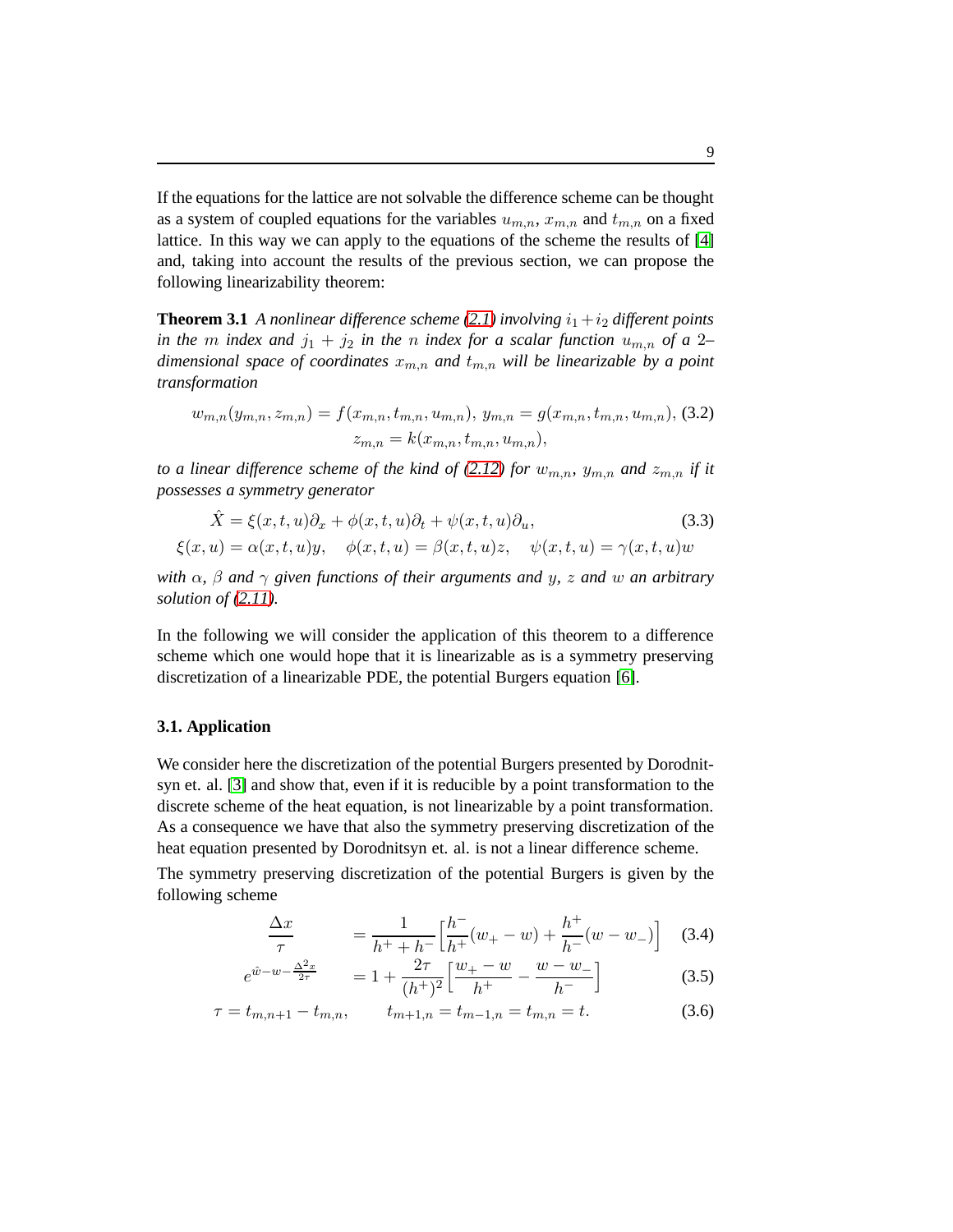where  $\tau$  is a constant and

$$
w = w_{m,n}(x_{m,n}, t_{m,n}), \hat{w} = w_{m,n+1}, w_- = w_{m-1,n}, w_+ = w_{m+1,n},
$$
  

$$
\Delta x = x_{m,n+1} - x_{m,n}, \quad h^+ = x_{m+1,n} - x_{m,n}, \quad h^- = x_{m,n} - x_{m-1,n}.
$$

Eqs. [\(3.4,](#page-8-1) [3.5\)](#page-8-2) are written in terms of the discrete invariants  $\mathcal{I}_2$ ,  $\mathcal{I}_3$ ,  $\mathcal{I}_4$  on the stencil defined in terms of  $(\tau, x, \Delta x, h^+, h^-, w, \hat{w}, w_+, w_-)$  of the finite point symmetries of continuous potential Burgers equation

<span id="page-9-1"></span>
$$
w_t = w_{xx} - \frac{1}{2}w_x^2, \tag{3.7}
$$

<span id="page-9-0"></span>
$$
\hat{X}_1 = \partial_t, \quad \hat{X}_2 = \partial_x, \quad \hat{X}_3 = t\partial_x + x\partial_t, \quad \hat{X}_4 = 2t\partial_t + x\partial_x, \quad (3.8)
$$

$$
\hat{X}_5 = \partial_w, \quad \hat{X}_6 = t^2\partial_t + tx\partial_x + \left(\frac{1}{2}x^2 + t\right)\partial_w,
$$

$$
\mathcal{I}_1 = \frac{H^+}{h^-}, \quad \mathcal{I}_2 = \frac{\tau^{1/2}}{h^+} e^{\frac{1}{2}(w-\hat{w}) + \frac{\Delta^2 x}{4\tau}},
$$
\n
$$
\mathcal{I}_3 = \frac{1}{4} \frac{h^{+2}}{\tau} + \frac{h^{+2}}{h^+ + h^-} \Big[ \frac{w_+ - w}{h^+} - \frac{w - w_-}{h^-} \Big],
$$
\n
$$
\mathcal{I}_4 = \Delta x \frac{h^+}{\tau} - \frac{2h^+}{h^+ + h^-} \Big[ \frac{h^-}{h^+} (w_+ - w) + \frac{h^-}{h^+} (w - w_-) \Big],
$$
\n(3.9)

and goes into it in the continuos limit.

Eqs. [\(3.4,](#page-8-1) [3.5\)](#page-8-2) are related to a symmetry preserving discretization of the heat equation for  $u_{m,n}$  by the point transformation  $w_{m,n} = -2 \log(u_{m,n})$ . However it is not completely obvious if [\(3.4,](#page-8-1) [3.5\)](#page-8-2) are reducible to a linear discrete equation i.e. if it possess, as its continuos counterpart [\(3.7\)](#page-9-0), an infinite dimensional symmetry  $\hat{X} = u(x, t)e^{-w}\partial_w$  with  $u(x, t)$  solution of the linear heat equation  $u_t = u_{xx}$ .

We can apply on the lattice scheme [\(3.4,](#page-8-1) [3.5,](#page-8-2) [3.6\)](#page-9-1) the symmetry generator

$$
\hat{X} = \psi(x, t, w)u\partial_w + \phi(x, t, w)s\partial_t + \xi(x, t, w)y\partial_x, \tag{3.10}
$$

with  $(x, t, w)$  satisfying [\(3.4,](#page-8-1) [3.5,](#page-8-2) [3.6\)](#page-9-1) while  $(y, s, u)$  are solutions of the linear scheme prescribed by Theorem [2.1](#page-4-3)

$$
u_{m,n+1} = a_1 u_{m,n} + a_2 u_{m-1,n} + a_3 u_{m+1,n} + a_4 y_{m,n} + a_5 y_{m-1,n} + a_6 y_{m+1,n}
$$
  
+
$$
a_7 s_{m,n} + a_8 s_{m-1,n} + a_9 s_{m+1,n},
$$
 (3.11)

$$
y_{m,n+1} = c_1 u_{m,n} + c_2 u_{m-1,n} + c_3 u_{m+1,n} + c_4 y_{m,n} + c_5 y_{m-1,n} + c_6 y_{m+1,n}
$$
  
+
$$
c_7 s_{m,n} + c_8 s_{m-1,n} + c_9 s_{m+1,n},
$$

$$
s_{m,n+1} = b_1 u_{m,n} + b_2 u_{m-1,n} + b_3 u_{m+1,n} + b_4 y_{m,n} + b_5 y_{m-1,n} + b_6 y_{m+1,n}
$$
  
+
$$
b_7 s_{m,n} + b_8 s_{m-1,n} + b_9 s_{m+1,n},
$$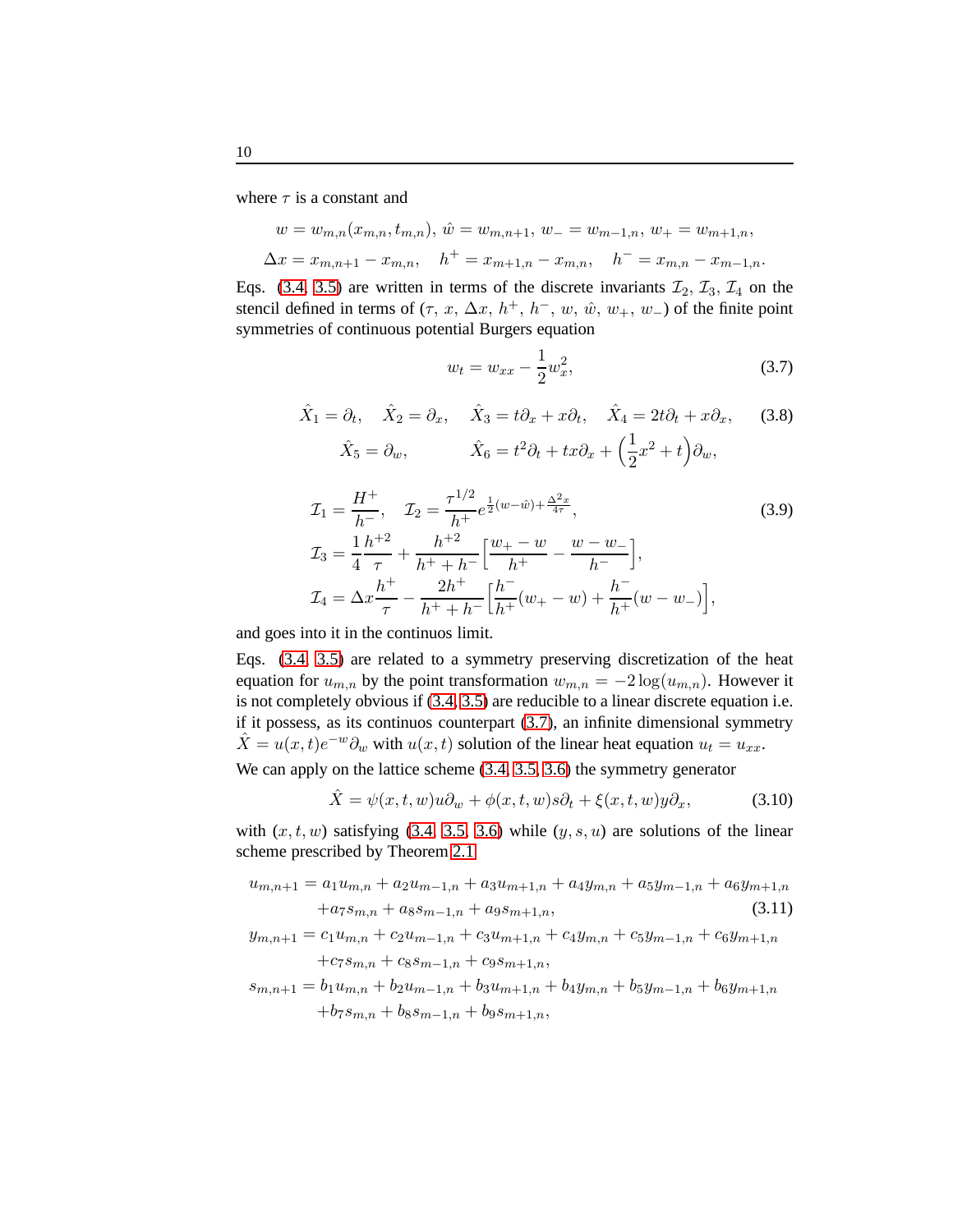where  $(a_j, b_j, c_j, j = 1, \dots, 9)$  are parameters at most depending on n and m. By a long and tedious calculation carried out using a symbolic calculation program we get that

$$
\psi(x, t, w) = \psi_0(t) + \psi_1(t)x + \psi_2(t)x^2,
$$
  
\n
$$
\phi(x, t, w) = \phi_0(t) + \phi_1(t)x + \phi_2(t)x^2,
$$
  
\n
$$
\xi(x, t, w) = \xi_0(t) + \xi_1(t)x.
$$
\n(3.12)

Introducing [\(3.12\)](#page-10-2) into the determining equations for the symmetries of the discrete potential Burgers scheme [\(3.4,](#page-8-1) [3.5,](#page-8-2) [3.6\)](#page-9-1) we get 1672 equations for the functions  $(\psi_i(t), \phi_i(t), \xi_i(t), j = 0, 1, 2)$  depending on the coefficients  $(a_i, b_i, c_i, j =$  $1, \dots, 9$ ). 168 of those equations do not depend on the coefficients  $(a_i, b_i, c_i,$  $j = 1, \dots, 9$  and on  $(\psi_j(t + \tau), \phi_j(t + \tau), \xi_j(t + \tau), j = 0, 1, 2)$ ; solving them imposing that  $\tau \neq 0$  we get  $\psi_j (t) = 0$  for  $j = 0, 1, 2, \phi_k = 0$  for  $k = 1, 2$  and  $\xi_k = 0$  for  $k = 0, 1$ . Introducing this result in the remaining 1508 equations, we get the following 9 equations

<span id="page-10-2"></span>
$$
b_1\phi_0(t+\tau) = b_2\phi_0(t+\tau) = b_3\phi_0(t+\tau) = b_4\phi_0(t+\tau) = b_5\phi_0(t+\tau) =
$$
  
=  $b_6\phi_0(t+\tau) = \phi_0(t) - b_7\phi_0(t+\tau) = b_8\phi_0(t+\tau) = b_9\phi_0(t+\tau) = 0.$ 

If we require  $\phi_0(t)$  be not identically null, the coefficients  $b_j, j = 1, \dots 6, 8, 9$ must be all zero and  $b_7 \neq 0$ . As a consequence  $\phi_0(t) = b_7^{-n} \overline{\phi}$ , with  $\overline{\phi}$  an arbitrary constant. In this case we have a symmetry generator  $\hat{X} = b_7^{-m} s \partial_t$  which is a consequence of the linearity of [\(3.6\)](#page-9-1). So we can conclude that the potential Burgers scheme [\(3.4,](#page-8-1) [3.5\)](#page-8-2) is not linearizable and that the corresponding discretization of the heat equation [\[3\]](#page-11-0) is not given by a linear scheme. The linearity of the lattice equation for  $t_{m,n}$  [\(3.6\)](#page-9-1) is confirmed by the presence of the symmetry  $\hat{X} = b_7^{-n} s \partial_t$ .

## **Acknowledgements**

We thank P. Winternitz for many enlightening discussions. LD and SC have been partly supported by the Italian Ministry of Education and Research, PRIN "Continuous and discrete nonlinear integrable evolutions: from water waves to symplectic maps" from 2010.

## <span id="page-10-1"></span><span id="page-10-0"></span>**References**

[1] G. W. Bluman, A.F. Cheviakov and S.C. Anco, *Applications of Symmetry Methods to Partial Differential Equations*, Springer, New York, 2010.